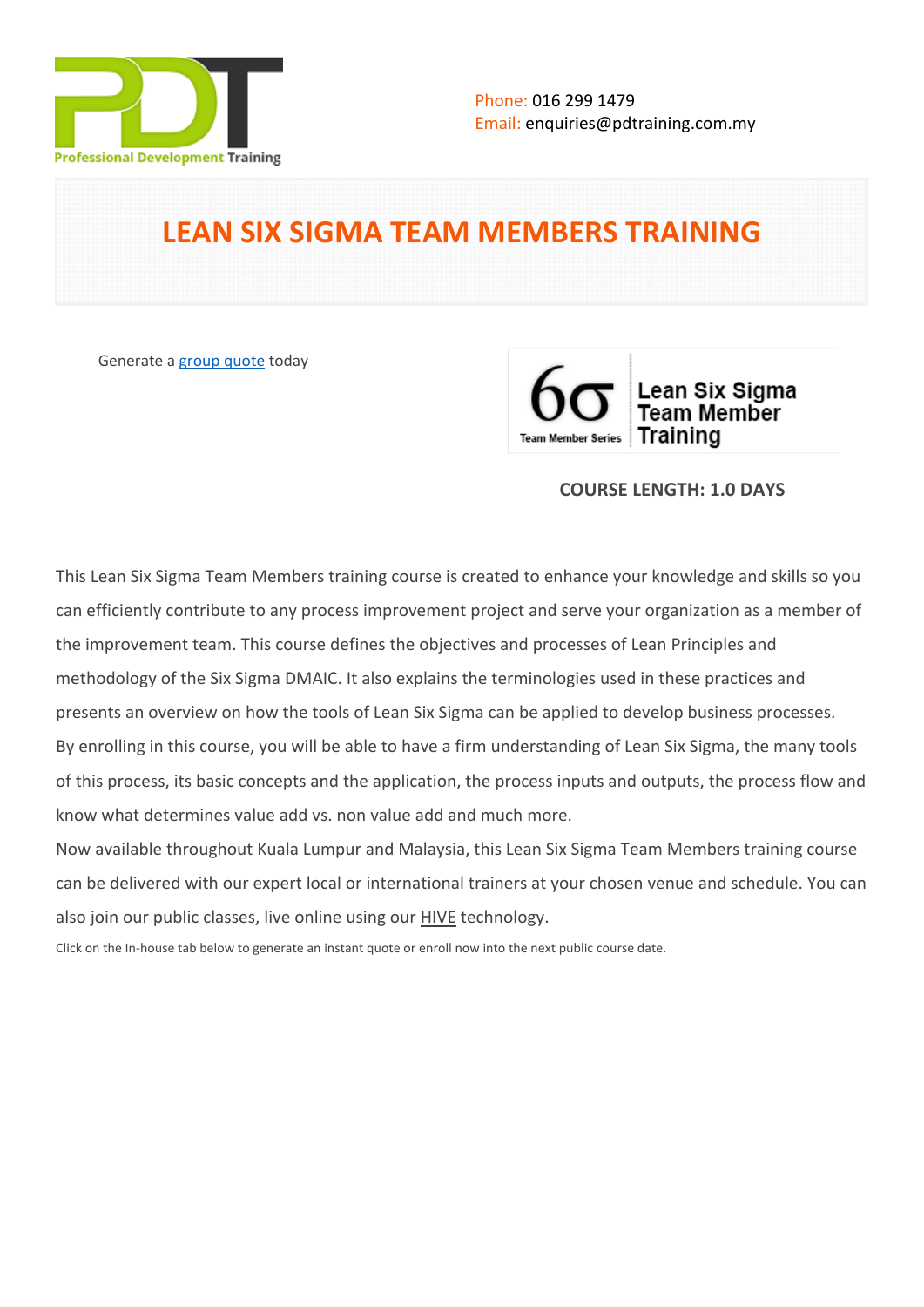## **LEAN SIX SIGMA TEAM MEMBERS TRAINING COURSE OUTLINE**

## **FOREWORD**

This class is designed as an applied learning experience we sometimes refer to as "Train – Do". You will be taught how to identify and select a key process you are involved in and then how to fully characterize this process.

You will find that the characterization activity will naturally lead to improvement. In most cases the improvement results in increased performance of the process and your ease in performing or supporting the process.

You will also learn how to maintain or sustain the performance of a process by either monitoring or applying specific control techniques. From here you will be well equipped to make improvements to almost any process.

## **OUTCOMES**

## **In this introductory level Six Sigma Course, participants will:**

- Obtain a working understanding of Lean Six Sigma
- Know and apply the basic concepts
- Demonstrate use of the terminology
- Comprehend daily work as a process-oriented activity
- Understand process inputs and outputs
- Understand process flow and know what determines value add vs. non value add
- Understand how the processes you are a part of fit into the larger set of processes needed in delivering value to the customer- Perform Process Mapping and characterization
- Create a detailed Process Map of a process you are personally involved in
- Prioritize significant outputs and quantify their level of performance to requirements
- Identify inputs and their relationship to the significant outputs
- Be able to perform process improvement activities
- Improve a process you are involved in using Lean Six Sigma methods
- Continue to improve other processes
- Understand how to establish control mechanisms and monitoring processes
- Sustain an existing process and/or any improvements you make.

#### **MODULES**

## **Lesson 1: Opening – Competition**

• The importance of Continuous Improvement in business and government

#### **Lesson 2: Process Management**

- Definitions
- Process Ownership
- Cost of Poor Quality